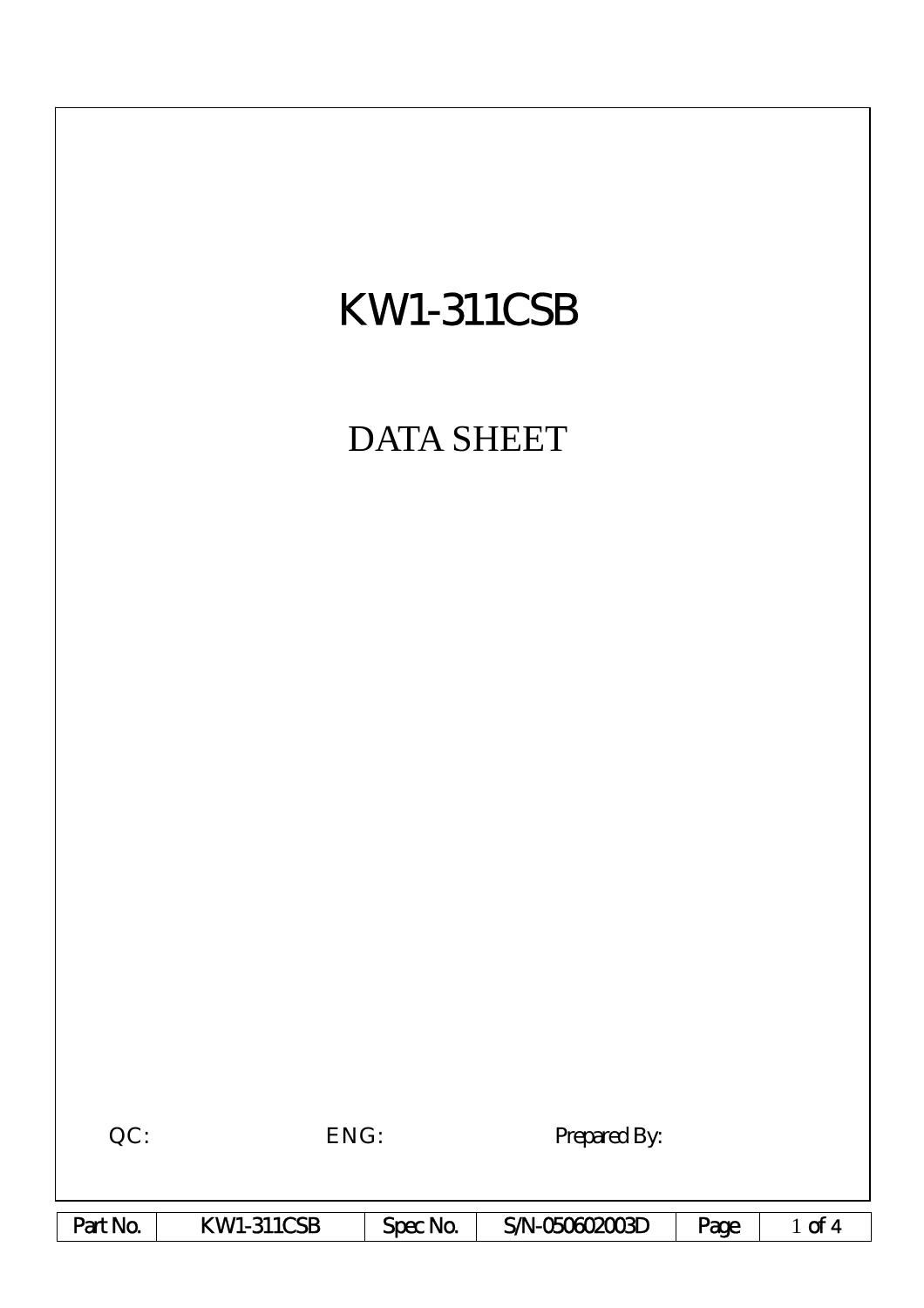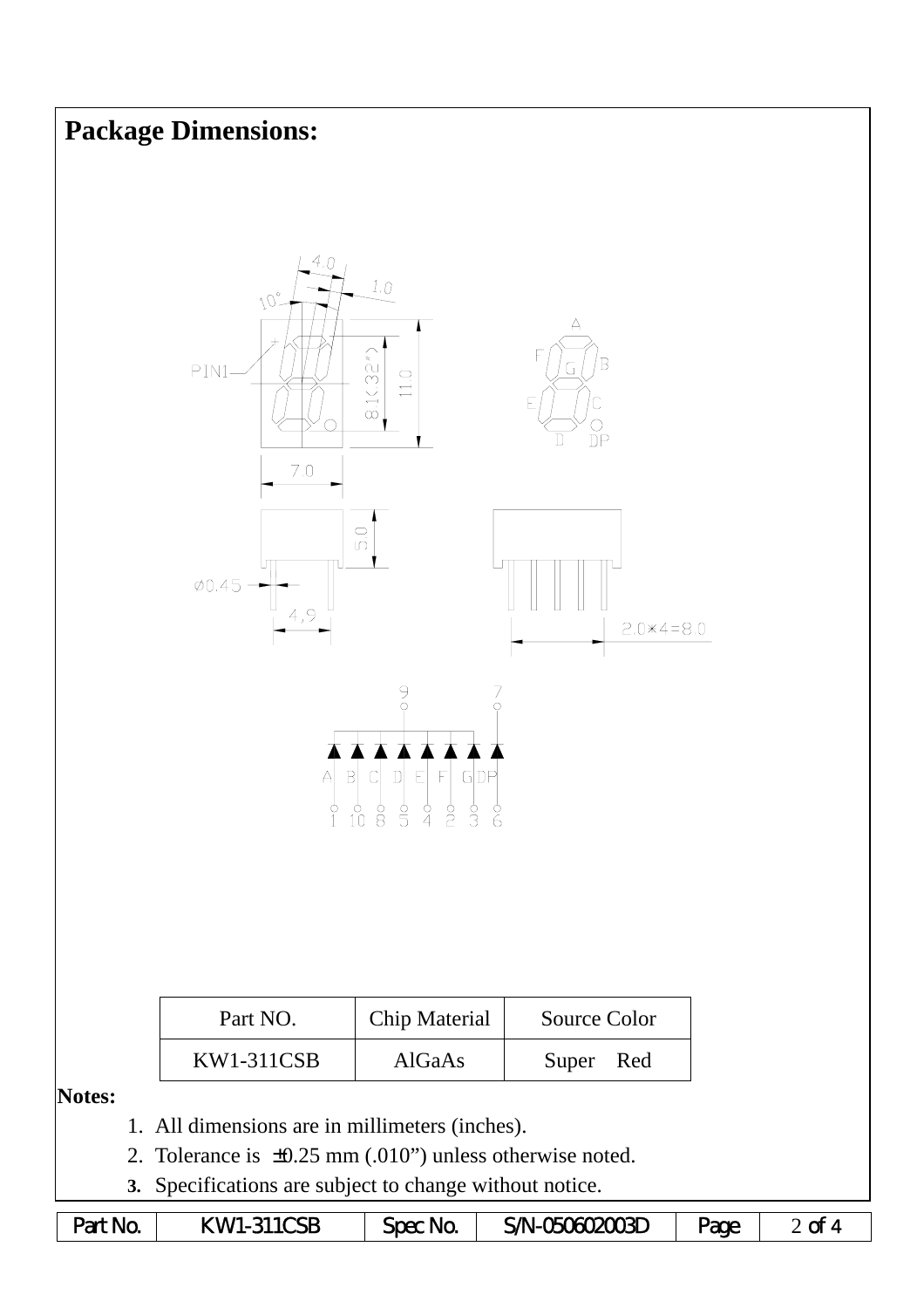| <b>Absolute Maximum Ratings at Ta=25</b>                           |                |               |  |  |  |  |  |
|--------------------------------------------------------------------|----------------|---------------|--|--|--|--|--|
| Parameter                                                          | MAX.           | Unit          |  |  |  |  |  |
| Power Dissipation                                                  | 100            | mW            |  |  |  |  |  |
| Peak Forward Current<br>(1/10 Duty Cycle, 0 1ms Pulse Width)       | 100            | mA            |  |  |  |  |  |
| Continuous Forward Current                                         | 40             | mA            |  |  |  |  |  |
| Derating Linear From 50                                            | Q <sub>4</sub> | mA/           |  |  |  |  |  |
| Reverse Voltage                                                    | 5              | V             |  |  |  |  |  |
| <b>Operating Temperature Range</b>                                 | $-40$          | $to +80$      |  |  |  |  |  |
| Storage Temperature Range                                          | $-40$          | $to +80$      |  |  |  |  |  |
| Lead Soldering Temperature<br>$[1.6mm.03$ <sup>"</sup> ) From Body | 200            | for 5 Seconds |  |  |  |  |  |

## **Electrical Optical Characteristics at Ta=25**℃

| Parameter                | Symbol      | Min    | Typ  | Max. | Unit    | <b>Test Condition</b> |  |
|--------------------------|-------------|--------|------|------|---------|-----------------------|--|
| Luninous Intensity       | $I_{v}$     | $\tau$ | 15   | 32   | mod     | $I = 20mA$ (Note 1)   |  |
| Peak Emission Wavelength | p           | 655    | 600  | 665  | m       | $I = 20mA$            |  |
| Spectral Line Half-Width |             | 19     | 24   | 29   | m       | $I = 20mA$            |  |
| Forward Voltage          | $V_{\rm f}$ | 1.6    | 1.85 | 24   | V       | $I = 20mA$            |  |
| Reverse Current          | $I_{R}$     |        |      | 100  | $\mu A$ | $V_R = 5V$            |  |

## Notes:

1. Luminous intensity is measured with a light sensor and filter combination that approximates the CIE eye-response curve.

| Part No | KWI-311CSB | Spec No. | SA-060602003D | Page |  |
|---------|------------|----------|---------------|------|--|
|---------|------------|----------|---------------|------|--|